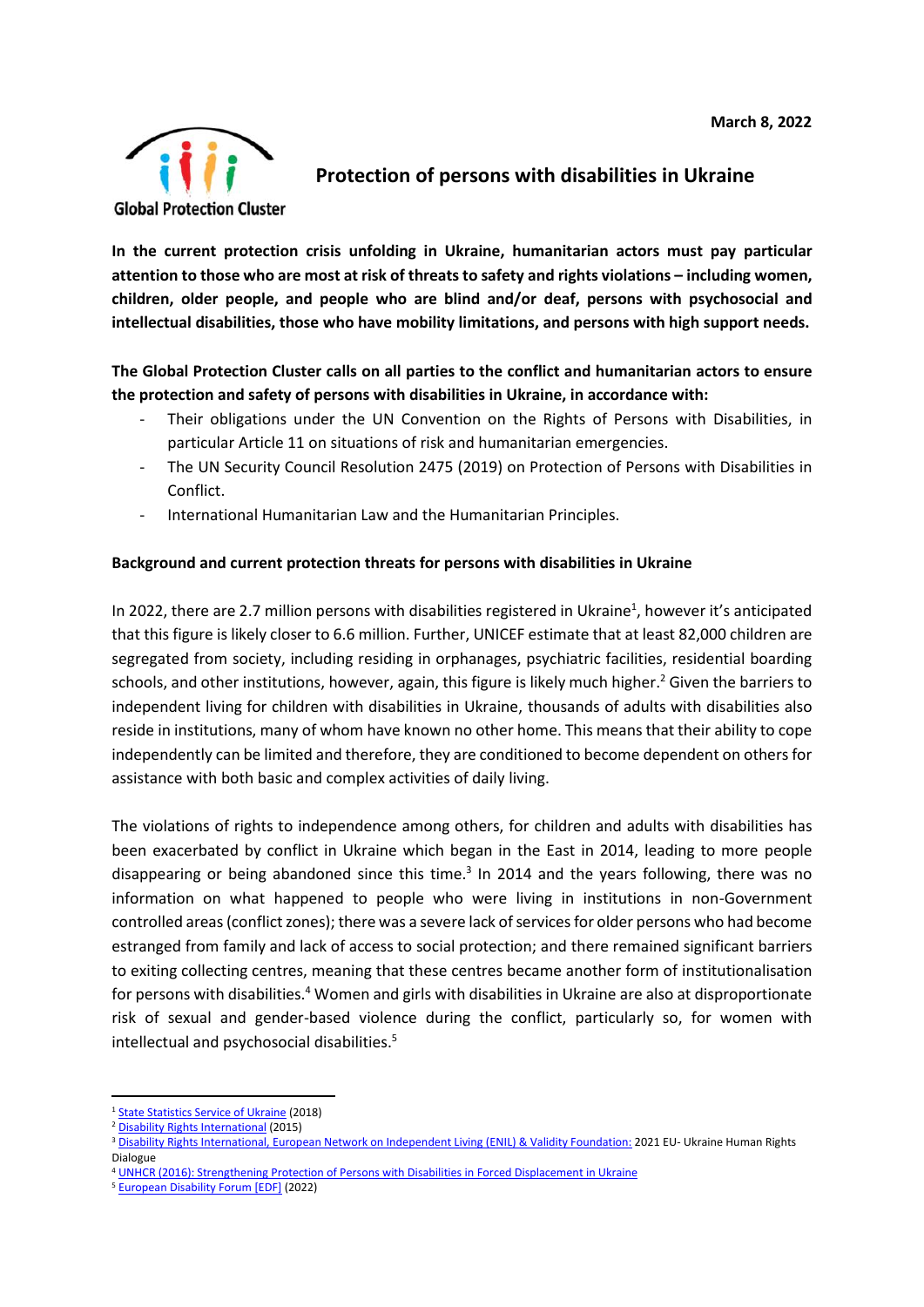Since the onset of renewed Russian aggression in February 2022, children and adults with disabilities residing in Ukraine are facing compounded protection threats which have directly increased their risk of abandonment, violence, injury and death. Persons with disabilities lack access to evacuation support and in the context of the current emergency, have been left behind, unable to access information and seek safety from the military offensive.<sup>6,7</sup> As per the Decree of the President of Ukraine on general mobilization №69 / 2022, male care givers for persons with disabilities and older persons are not able to be excused from military service and are therefore forced to leave their family members behind without any protection or support.

Persons with disabilities residing in Ukraine at the time of writing, report that the situation for children and adults with disabilities is horrendous. Shelters in Kyiv are inaccessible resulting in persons with disabilities being forced to stay home without access to information, awaiting a safer option.<sup>8</sup> Persons with disabilities living in institutions, already segregated from their communities, are at heightened risk of abandonment, given that staff themselves have had to evacuate with their families.

#### **Existing capacities to support persons with disabilities in Ukraine**

The Government of Ukraine ratified the United Nations Convention on the Rights of Persons with Disabilities (UNCRPD) and its optional protocol in 2010. The Ukraine has a vast and mobile disability movement which includes over 100 Organisations of Persons with Disabilities (OPDs) . The Government of Ukraine has engaged in monitoring processes with regards to their implementation of the UNCRPD, along with their civil society-based counterparts. Some OPDs remain partially active in Ukraine at the time of writing and remain the best source of information and support to inclusive emergency response operations carried out by humanitarian organisations and local authorities.

# **Recommendations for humanitarian actors operating in Ukraine to enable support to children and adults with disabilities:**

- Ensure persons with disabilities are meaningfully involved in all humanitarian action through their representative organisations.
- Ensure persons with disabilities are accounted for and not abandoned. Protection monitoring should include a mapping of institutions where children and adults reside in conflict-affected areas. This information should be used to support local authorities in planning for ongoing protection of residents and procedures for safe relocations.
- Ensure access to basic needs for those remaining in their residences, including institutions. This support could be provided through mobile outreach teams.
- Ensure accessible information about safety and assistance protocols, evacuation procedures and supports are made available for all people affected by the crisis.
- Ensure that measures are in place to fully evacuate and relocate children and adults residing in institutions when threatened, they cannot be left behind. $9$  Relocation and evacuation measures should not force more persons with disabilities to live in institutions in the long
- 6 Ibid

<sup>7</sup> [International Disability Alliance \(2022\)](https://www.internationaldisabilityalliance.org/content/through-conflict-ukraine-what-happens-persons-disabilities)

<sup>8</sup> [European Disability Forum \[EDF\]](https://www.edf-feph.org/protection-and-safety-of-persons-with-disabilities-in-ukraine/) (2022)

<sup>9</sup> Inclusion Europe; February 2022